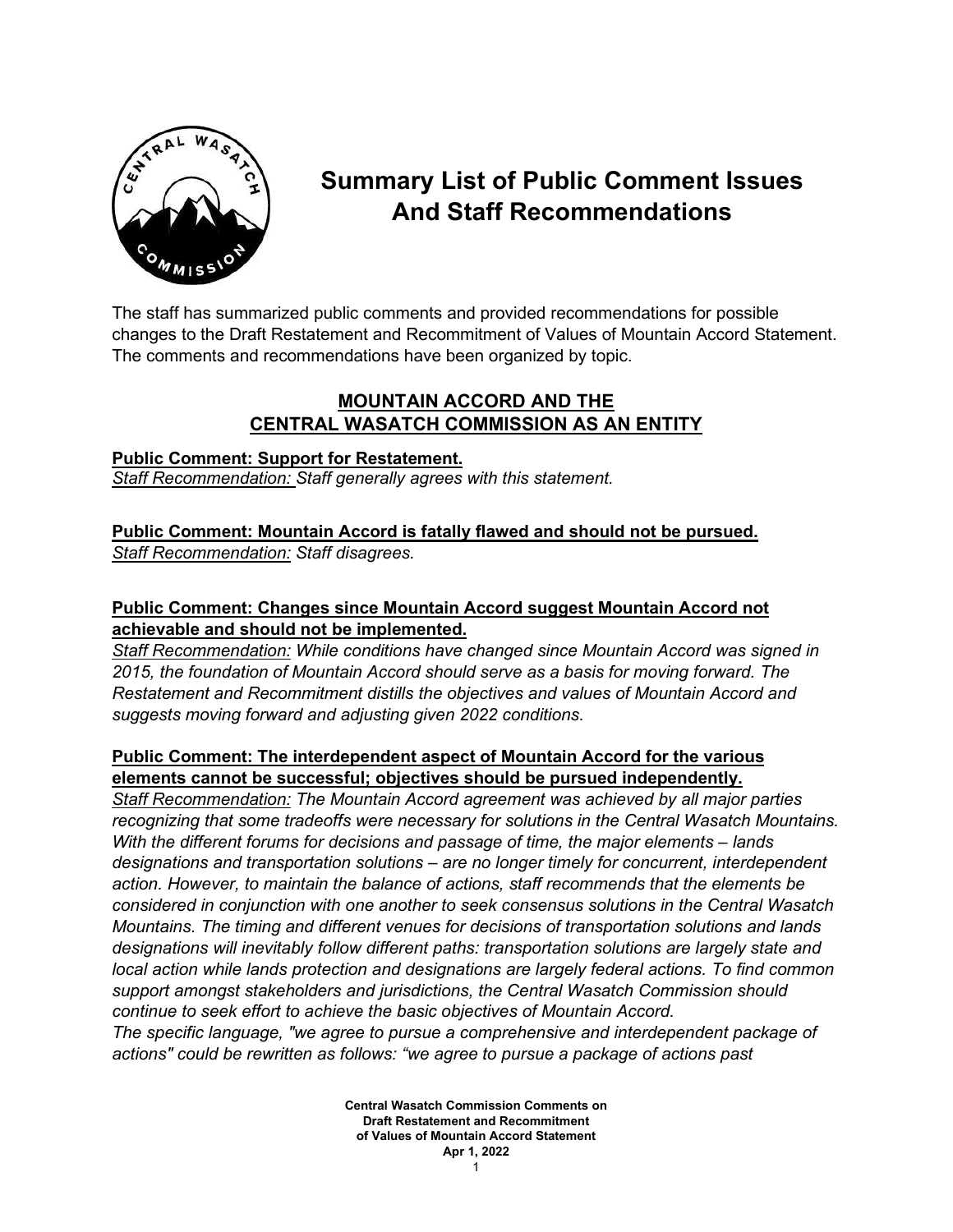*negotiations that tied certain elements together but acknowledge that those connections need to be evaluated on a case-by-case basis."*

#### **Public Comment: If there are changes from Mountain Accord on one side of the ledger – development accommodation, there should be concurrent changes on the other side of the ledger – preservation. Lands and resources need better protection.**

*Staff Recommendation: Mountain Accord was successful because interests from all sides agreed to achieve objectives that respected other interests' objectives. Lands protection was an integral element in Mountain Accord; transportation solutions that involved significant improvements in the transportation system were counterbalanced with additional lands and user protections. That sentiment is desirable for all major actions going forward.*

#### **Public Comment: Efforts going forward in the Central Wasatch Mountains should not be done piecemeal, transportation systems should be considered in regional context, and lands and ecosystems should be preserved as recommended in the Restatement and Recommitment.**

*Staff Recommendation: Staff agrees with this statement though notes that conditions have changed since Mountain Accord and work on important Mountain Accord elements will need to be done concurrently, though will be done in different venues.*

#### **Public Comment: Reduce ambiguity around commitments to future actions of the Central Wasatch Commission.**

*Staff Recommendation: As future work on a Compact or other documents to specify Central Wasatch Commission actions going forward, specificity could be added to reflect the specific objectives of the Central Wasatch Commission.*

# **LANDS PROTECTION, DESIGNATIONS**

#### **Public Comment: Mountain Accord Ski Area land exchanges are not viable and shouldn't be pursued.**

*Staff Recommendation: The Restatement and Recommitment statement acknowledges that the land exchange proposals in Mountain Accord are not viable as proposed and does not recommend pursuing them. The possibility of individual land exchanges or otherwise achieving the objectives of Mountain Accord through individual lands actions are suggested in the Restatement and Recommitment and should remain as possibilities.*

#### **Public Comment: The Federal land designations through Congressional legislation should not be pursued; future outcomes for lands should be initiated anew.**

*Staff Recommendation: Achieving lands and resources protection through federal designations was a central element of Mountain Accord. While some elements aren't viable at this time, most notably the land exchanges, staff recommends that the recommendations of the Common Ground Institute work – to continue to pursue federal designations – remain an objective of the Central Wasatch Commission.*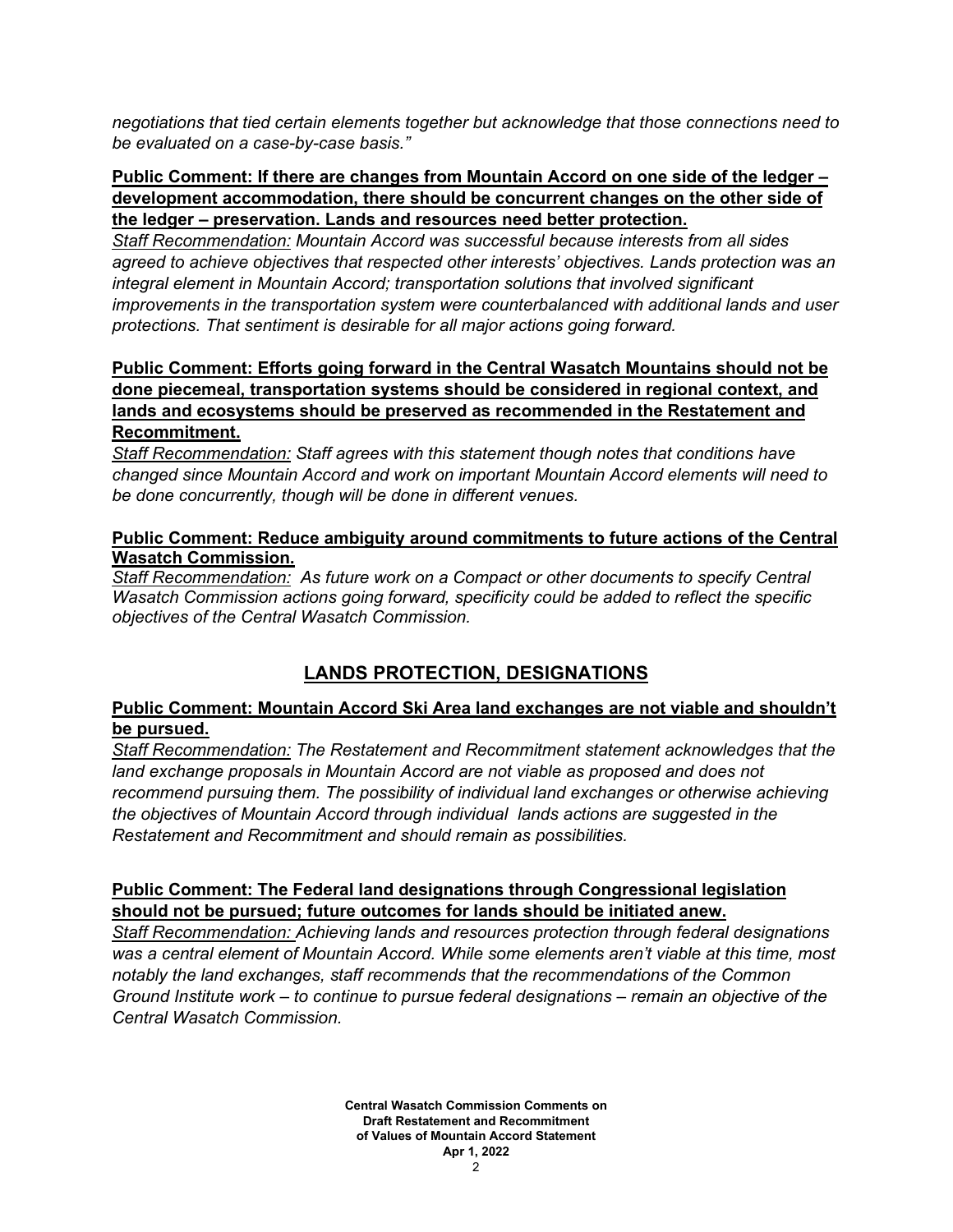#### **Public Comment: Do not include pursuit of wilderness and other federal designations in future proposals of the Central Wasatch Commission.**

*Staff Recommendation: While the Forest Service has informally expressed a preference for not being bound by additional statutory direction for the Central Wasatch Mountains (including wilderness), that issue was known at the time of Mountain Accord and has been a general sentiment by the Forest Service for all specific statutory direction that binds management. The Mountain Accord process considered this sentiment but concluded that demands on the Central Wasatch Mountains and the need for more certainty and permanence about management going forward requires that local desires be better reflected and made more permanent through statutory direction through federal designations. That desire remains an important element for the Central Wasatch Commission going forward.*

# **GOVERNANCE OF CWC**

## **Public Comment: Participation with the Forest Service, UDOT, Salt Lake County, State Legislature, and Governor's Office should be visibly pursued and done by the Central Wasatch Commission.**

*Staff Recommendation: Consistent with the recommendation of CGI, staff agrees that the more informal relationships with Central Wasatch Mountain jurisdictions outside the Central Wasatch Commission be directly engaged going forward.*

#### **Public Comment: Provide clarification that the Central Wasatch Commission Board is a decision-making body.**

*Staff Recommendation: The staff believes that this topic of governance and decision-making roles has been addressed in the Restatement and Recommitment and further explained in the draft Central Wasatch Commission Strategic Plan.*

#### **Public Comment: To achieve renewed cooperation and success, the Central Wasatch Commission should work directly together and use Big Cottonwood Canyon transportation as a forum.**

*Staff Recommendation: Using the Central Wasatch Commission Transportation Committee as a forum, working on Big Cottonwood Canyon transportation issues with a range of jurisdictions and stakeholders would provide an opportunity for the Central Wasatch Commission to seek a consensus solution for an important transportation topic.*

# **SPECIFIC CHANGES IN PROVISIONS**

## **Public Comment: Climate change should be acknowledged and addressed in a Restatement and Recommitment of Mountain Accord.**

*Staff Recommendation: The Restatement and Recommitment has included consideration of climate change in future actions related to Mountain Accord.*

#### **Public Comment: Add "well-maintained, year-round" to restrooms.** *Staff Recommendation: Staff agrees with this recommended change.*

**Central Wasatch Commission Comments on Draft Restatement and Recommitment of Values of Mountain Accord Statement Apr 1, 2022**